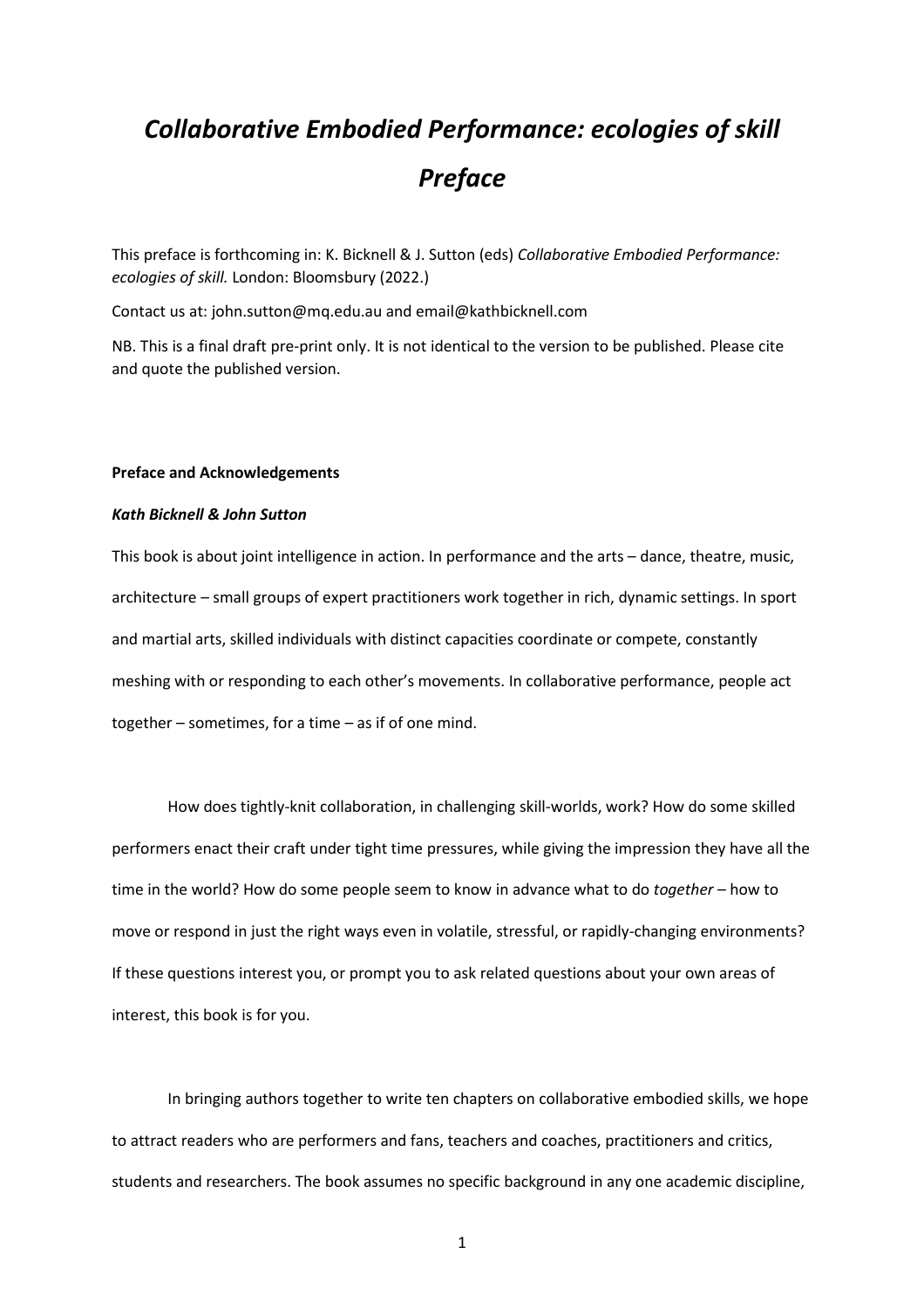but draws on and seeks to contribute to many. Studying complex ecologies of skilled practice across distinctive, culturally unique environments, and tapping the experience of highly-trained specialists, our contributors examine the nature and mechanisms of collaborative performance in context.

Research groups too form their own unique cognitive ecologies. Individuals work together on projects which unfold over time in unpredictable ways, in changing and often challenging circumstances. Any thoroughly interdisciplinary group, like the one we've been part of over the years, develops in unexpected directions as institutional, intellectual, and interpersonal constraints shift. The hard, on-the-ground work of boundary-spanning research requires persistence, tolerance, and slow-brewing trust. It requires enormous luck in finding the right collaborators, people who can cope and flourish even when, as they say, outside their comfort zone. We have had much of that luck. Integrative, sustained interdisciplinary research is much more difficult – more time-consuming, more draining, more resource-intensive, more fragile – than is acknowledged in glib management or policy documents about dissolving silo mentalities. But when it does go well it brings pleasure and surprise on many fronts.

This book presents diverse but coherent new work on collaborative embodied performance from a thoroughly international and interdisciplinary cohort of fellow travellers, of many different backgrounds and career stages. We and our contributors – seventeen authors of ten chapters, plus five commentators – are participants in distinctive ongoing conversations about collaborative embodied skills. We very much hope that you, as readers, will feel welcome to join these conversations and be inspired to contest or expand on the case studies showcased here. Our authors' affiliations span anthropology, architecture, cognitive science, dance, literature, neuroscience, performance studies, philosophy, psychology, sociology and sport science, but they are driven by their topics rather than any one tradition. We took to referring to this book project as 'stuff we like by people we like', which reveals the fun we have had bringing it to fruition.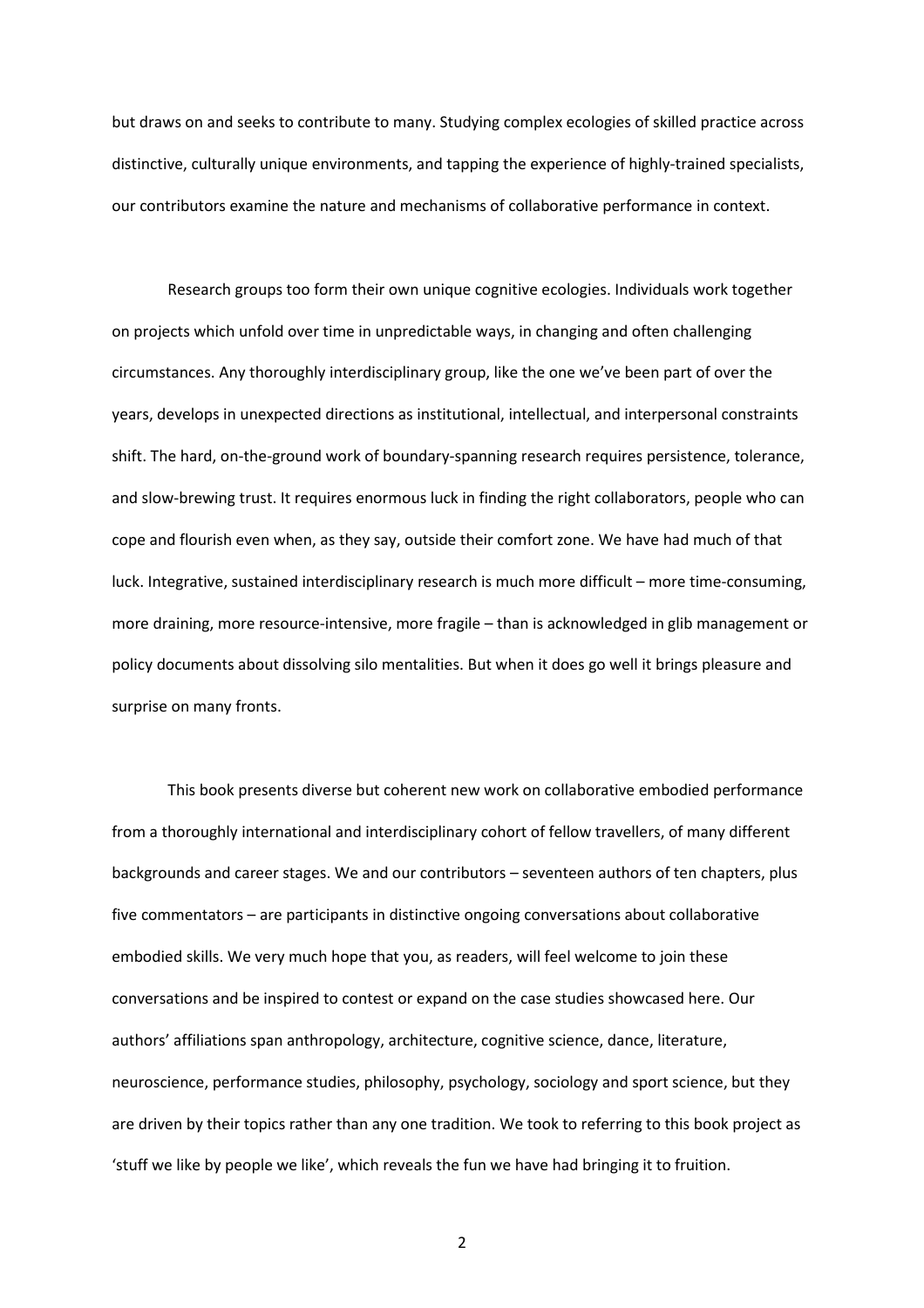John began research on movement skills in individual expertise, with Doris McIlwain, in 2004. Our early and ongoing debates and collaborative projects with Wayne Christensen (about cognitive control and automaticity), Greg Downey (about neuroanthropology and culture), Andrew Geeves (about music, emotions, and performers' experiences), and Lyn Tribble (about skills in history) helped hugely as our group developed a theoretical focus on the idea of meshed control in performance, and a set of mixed methods to fuel what we called 'experience-near' case studies on skill in sport, yoga, dance, and music.

Kath Bicknell joined our group in 2013, adding further expertise in ethnography and performance studies to the interdisciplinary mix. She forged her own pathway into this interdisciplinary world, strongly shaped by staff and students in the University of Sydney's Department of Theatre and Performance Studies where she studied and worked between 2003 and 2012. Paul Dwyer and Kate Rossmanith ignited a lifelong passion for ethnography. J. Lowell Lewis's provocative seminars on embodiment fuelled a thirst for exploring an often-felt disconnect between lived experiences and theoretical debates. Ian Maxwell's encouragement toward curiosity-driven research, and interdisciplinary approaches to doing it, continues in this volume's afterword. Working closely with John and what we now call the *Cognitive Ecologies Lab* at Macquarie University has provided fun and fertile ground from which to explore cognitive and performance theory through embodied practice, ongoing collaboration and the many joyful, excited discussions that come with being part of a deeply engaged, interdisciplinary team.

After many attempts and the usual bewildered frustration, as an evolving and growing group we were awarded funding for work on skilled performance from the Australian Research Council (ARC). We were lucky in that philosophy and the cognitive sciences alike had seen dramatic expansions in interest in expertise and skilled performance, with increasing integration of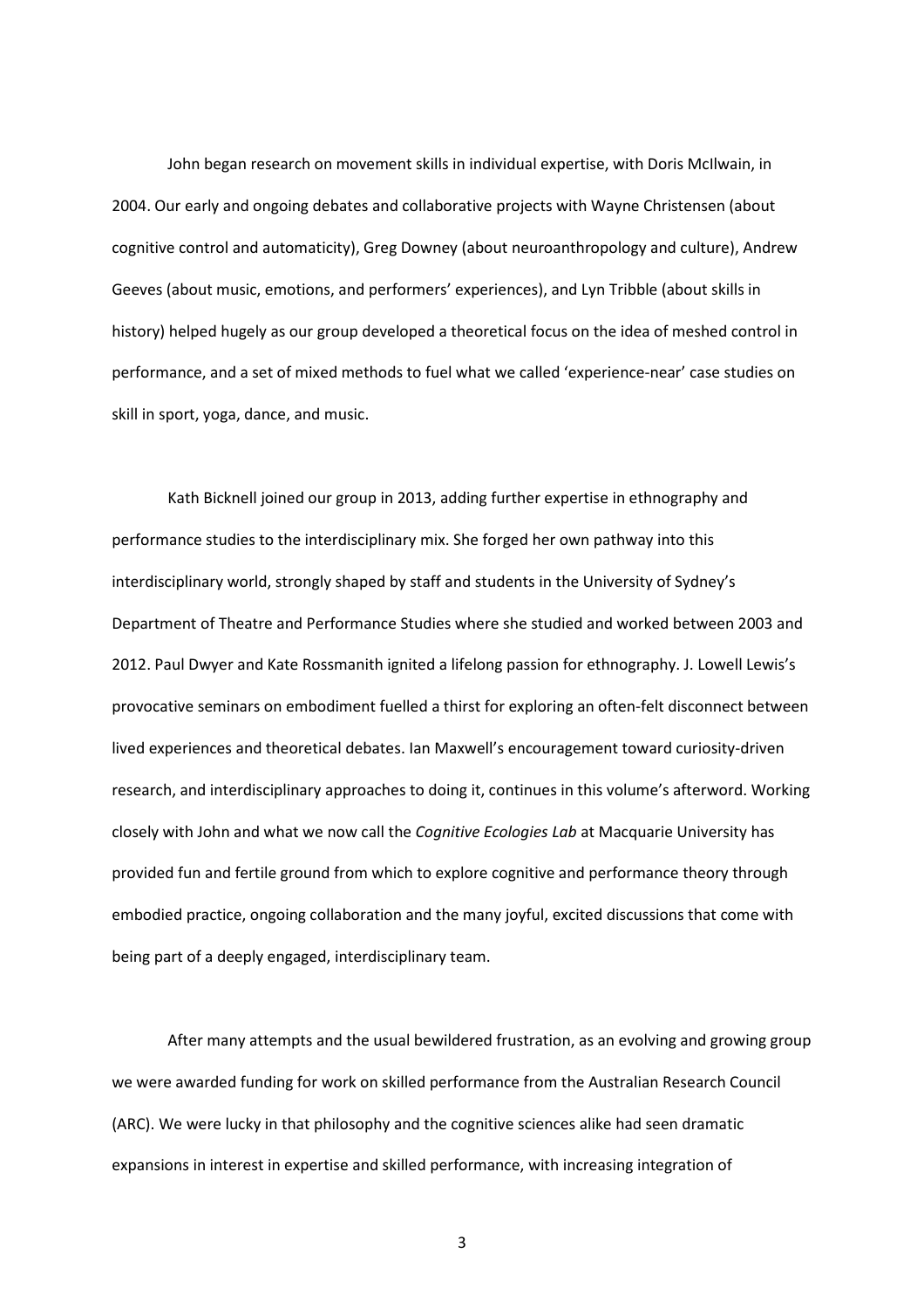conceptual, experimental, and ethnographic approaches. Our search for and exploration of rich middle ground between over-intellectualist and more 'mindless' approaches to individual skill was joined by more and more theorists. For more than 15 years, Macquarie University provided solid support for our interdisciplinary research, both institutionally through the Department of Cognitive Science – Max Coltheart's glorious experiment – and CEPET, the University Research Centre for Elite Performance, Expertise, and Training, and collegially over many years of collaborations, joint activities, and lively debates with our friends right across campus. Many students and visitors made vital contributions to challenge and to help sharpen our ideas. Our networks of allies, fellowtravellers, and critics continued to expand across disciplines and geographical locations. Despite other significant differences, we found many researchers sharing a fascinated commitment to thick, experience-near, immersive, practice-oriented, case-study-based approaches to performance.

It was becoming clear at this point that we needed to cast our net wider, to focus also on *collaborative* skills. The independent development of 4E (embodied, embedded, enactive, and extended) approaches to cognition had provided encouragement and tools for studying social and ecological dimensions of performance, but had been mainly applied to other cognitive domains like memory, decision-making, emotion, language, navigation, or tool use. The essays in this book expand the 'cognitive ecologies' framework to address skilled performance, with this specific extra focus on collaboration and joint action.

A number of our contributors gave talks at a workshop on collaborative embodied skills which John organised at Senate House in London in 2017, during a fellowship at the Institute of Philosophy. We were lucky to win a further ARC grant on this topic for 2018-2021. The concrete plan for this book took shape in enjoyable conversations we had at, and after, the 2019 Cognitive Futures in the Arts and Humanities conference in Mainz, Germany. It was delightfully quick and easy to sign up our contributors. Indeed we soon realised how naturally and directly a second volume might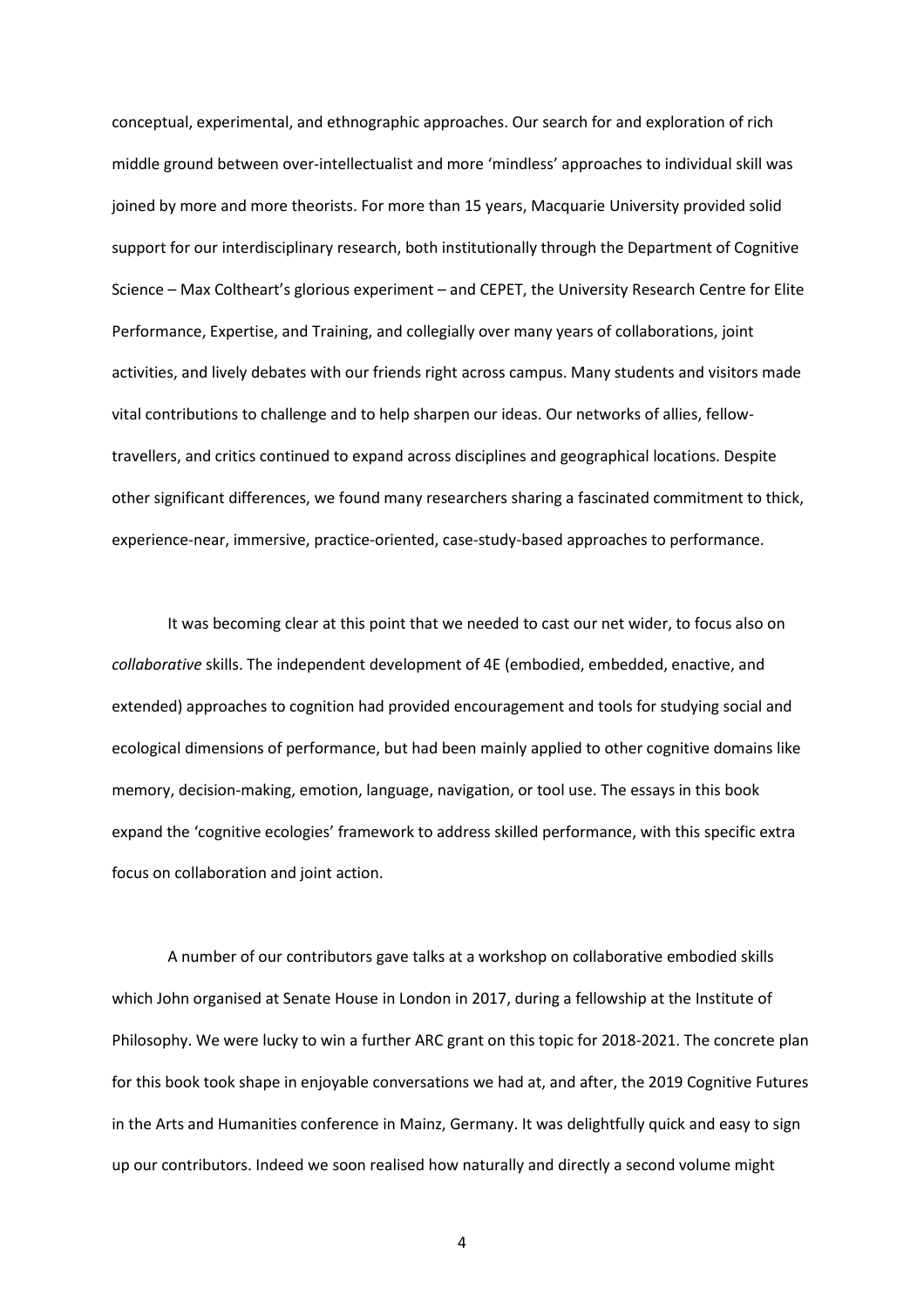follow: we warmly invite readers to let us know of other directions and ideas that might fuel that next step.

It has been a pleasure throughout to work with Bloomsbury, and we are thrilled to publish this book in the *Performance and Science* series. In offering both enthusiastic encouragement and well-informed critical input, series editors John Lutterbie and Nicola Shaughnessy have helped us greatly from the start. Lara Bateman, Mark Dudgeon, Ella Wilson and all at Bloomsbury have made the publishing processes smooth throughout. We are very grateful for all this assistance. Many thanks too to Lux Eterna for the evocative cover photo (for more about the related film, *AURA NOX ANIMA* (2016), see chapter 2, by Sarah Pini).

The initial chapter drafts were written as we all endured lockdown in 2020. We ran three online workshops in August 2020 at which contributors presented work in progress across distinct time zones, generating feedback and cross-fertilisation. At the next stage, each chapter draft was reviewed by two peers, in many cases by one other contributor and one external expert. Our five commentators – well-established skill researchers in theatre, robotics, philosophy, performance studies, and psychology – played significant roles in these phases of project development, helping to sharpen all the chapters before completing the commentaries on resulting themes which you will read in the book. We have been pretty hands-on editors, engaging in iterative discussions with the contributors as each chapter went through multiple versions. It is our hope that despite the diversity of theories, concepts, and approaches in the volume, this close interaction between editors, chapter authors, and commentators has generated a genuine, and unusual, coherence of method and framework across diverse domains.

Our work on this book has been supported by ARC Discovery Project grants DP130100756 'Mindful Bodies in Action' and DP 180100107 'The Cognitive Ecologies of Collaborative Embodied